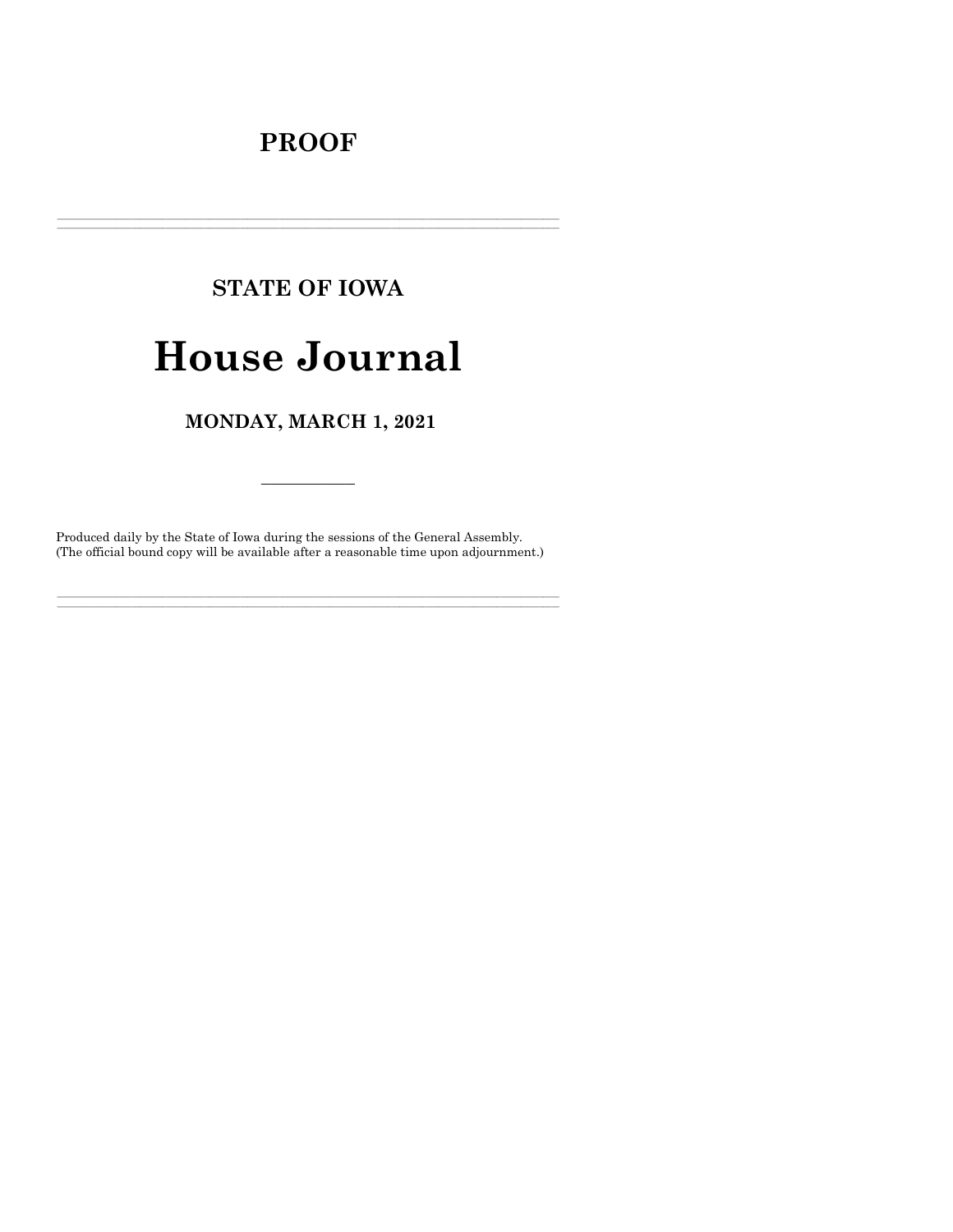## **JOURNAL OF THE HOUSE**

Fiftieth Calendar Day - Thirty-first Session Day

Hall of the House of Representatives Des Moines, Iowa, Monday, March 1, 2021

The House met pursuant to adjournment at 1:00 p.m., Wills of Dickinson in the chair.

Prayer was offered by Andrea Gulley, Clerk for Sexton of Calhoun and Worthan of Buena Vista.

#### PLEDGE OF ALLEGIANCE

The Pledge of Allegiance was led by Grace Sundstrom, Page from Des Moines.

The Journal of Thursday, February 25, 2021 was approved.

#### INTRODUCTION OF BILLS

**[House File 701,](https://www.legis.iowa.gov/legislation/BillBook?ga=89&ba=HF701)** by Gjerde and A. Meyer, a bill for an act relating to the self-administration and storage of bronchodilators and bronchodilator canisters and spacers relative to schools and students.

Read first time and referred to committee on **Human Resources.**

**House [File 702,](https://www.legis.iowa.gov/legislation/BillBook?ga=89&ba=HF702)** by Lohse, a bill for an act establishing advertisement limitations for attorneys and counselors.

Read first time and referred to committee on **Judiciary.**

**[House File 703,](https://www.legis.iowa.gov/legislation/BillBook?ga=89&ba=HF703)** by Brown-Powers and Smith, a bill for an act providing for standards for mitigation of infectious disease under the state occupational health and safety law, making penalties applicable, and including effective date provisions.

Read first time and referred to committee on **Labor.**

**[House File 704,](https://www.legis.iowa.gov/legislation/BillBook?ga=89&ba=HF704)** by Ingels, a bill for an act providing for legislative review of the Iowa Code over a ten-year period.

Read first time and referred to committee on **State Government.**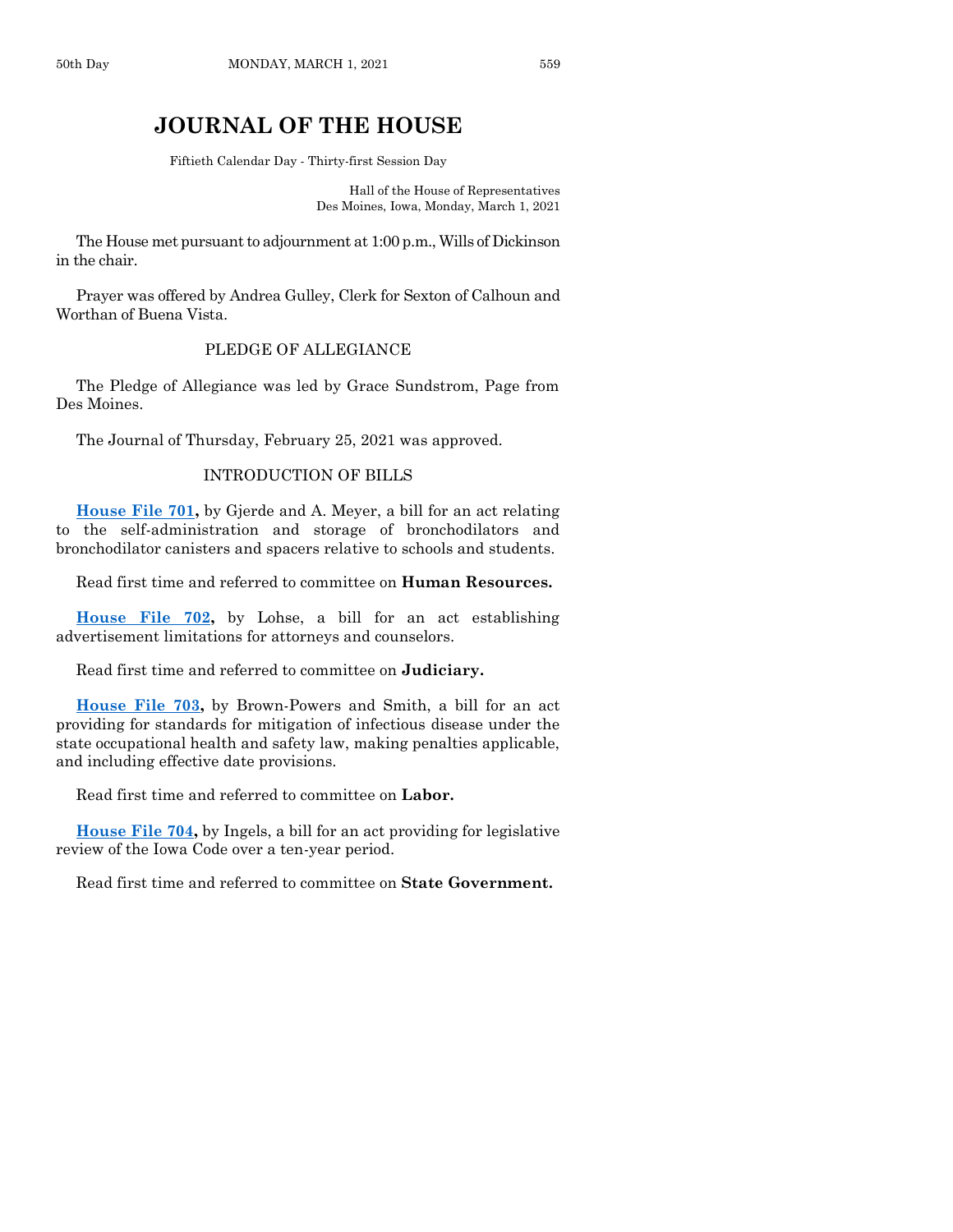**[House File 705,](https://www.legis.iowa.gov/legislation/BillBook?ga=89&ba=HF705)** by Maxwell, a bill for an act providing for the regulation of commercial establishments maintaining certain animals, providing fees, and making penalties applicable.

Read first time and referred to committee on **Agriculture.**

**[House File 706,](https://www.legis.iowa.gov/legislation/BillBook?ga=89&ba=HF706)** by Fry, a bill for an act relating to reimbursement rates for health care services provided to covered persons by telehealth, and including applicability provisions.

Read first time and referred to committee on **Human Resources.**

**[House File 707,](https://www.legis.iowa.gov/legislation/BillBook?ga=89&ba=HF707)** by committee on Appropriations, a bill for an act relating to interpreters and translators for limited-English-proficient, deaf, and hard-of-hearing persons in certain legal proceedings, making appropriations, and including effective date provisions.

Read first time and placed on the **Appropriations calendar.**

**[House File 708,](https://www.legis.iowa.gov/legislation/BillBook?ga=89&ba=HF708)** by committee on Appropriations, a bill for an act creating a public safety equipment fund, and including effective date provisions.

Read first time and placed on the **Appropriations calendar.**

**[House File 709,](https://www.legis.iowa.gov/legislation/BillBook?ga=89&ba=HF709)** by committee on Judiciary, a bill for an act relating to pretrial contact between a prosecuting witness who is a minor and the defendant.

Read first time and placed on the **calendar.**

**[House File 710,](https://www.legis.iowa.gov/legislation/BillBook?ga=89&ba=HF710)** by committee on Judiciary, a bill for an act relating to child endangerment committed by a sex offender, and providing penalties.

Read first time and placed on the **calendar.**

**[House File 711,](https://www.legis.iowa.gov/legislation/BillBook?ga=89&ba=HF711)** by committee on Ways and Means, a bill for an act relating to the calculation of certain court costs in probate matters, and including effective date and applicability provisions.

Read first time and placed on the **Ways and Means calendar.**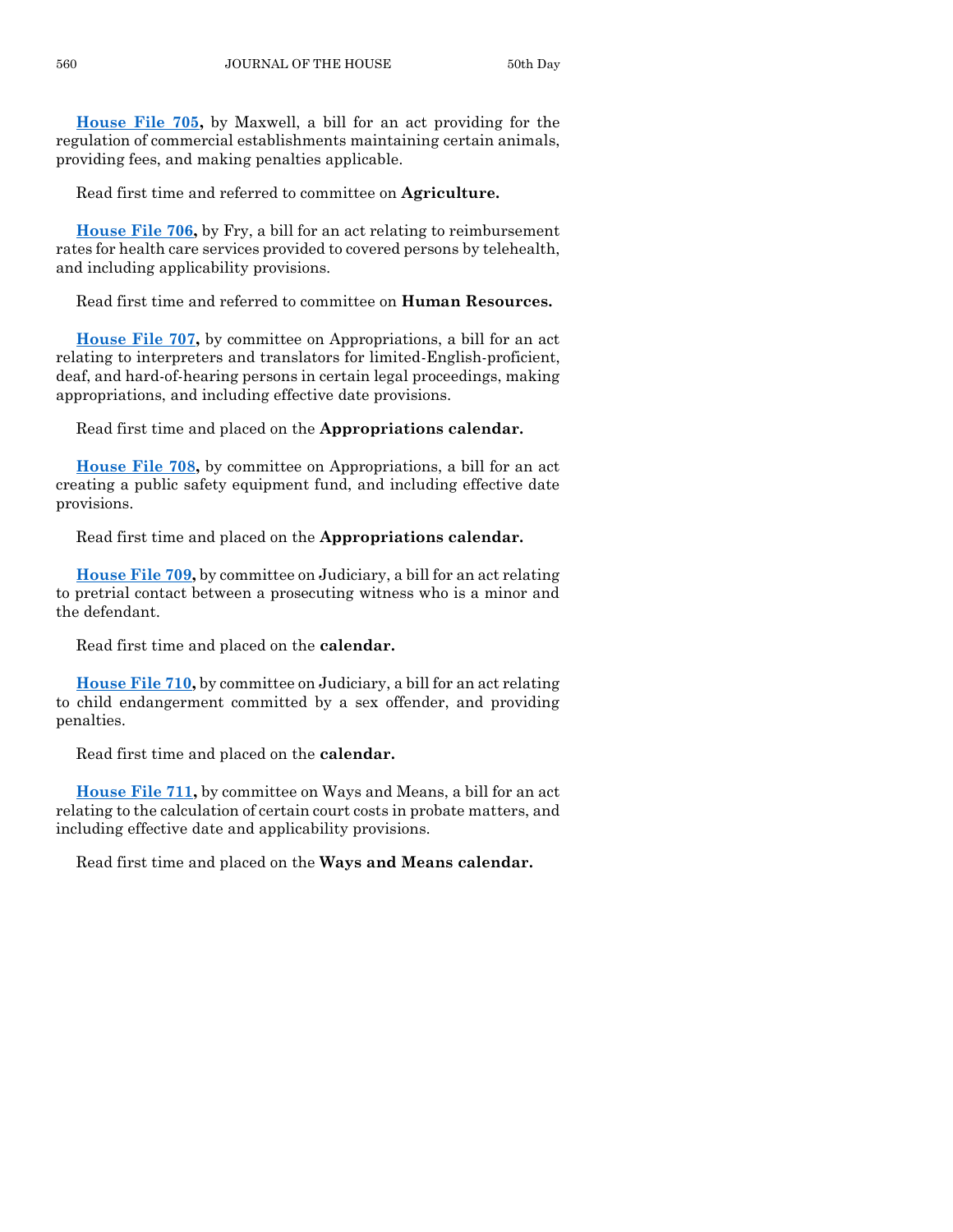**[House File 712,](https://www.legis.iowa.gov/legislation/BillBook?ga=89&ba=HF712)** by committee on Ways and Means, a bill for an act relating to the construction of child care facilities by providing developers with sales and use tax refunds and income, franchise, moneys and credits, and gross premiums tax credits, providing for a fee, and including applicability provisions.

Read first time and placed on the **Ways and Means calendar.**

#### SENATE MESSAGES CONSIDERED

**[Senate File 307](https://www.legis.iowa.gov/legislation/BillBook?ga=89&ba=SF307)**, by committee on Human Resources, a bill for an act relating to the examination and transportation of dead bodies, including associated fees and costs.

Read first time and **passed on file.**

**[Senate File 367,](https://www.legis.iowa.gov/legislation/BillBook?ga=89&ba=SF367)** by committee on Ways and Means, a bill for an act relating to certain financial obligations, including under the consumer credit code, and including under the criminal and juvenile justice system by modifying criminal and civil surcharges, fines, fees, costs, and court debt, providing civil penalties, and including effective date and retroactive applicability provisions.

Read first time and referred to committee on **Judiciary.**

#### STUDY BILL COMMITTEE ASSIGNMENT

#### **[H.S.B. 259](https://www.legis.iowa.gov/legislation/BillBook?ga=89&ba=HSB259) Commerce**

Relating to tort liability, including employer liability in civil actions involving commercial motor vehicles and arising from an employee's negligence, punitive or exemplary damages, and noneconomic damages available against owners or operators of commercial motor vehicles.

#### SUBCOMMITTEE ASSIGNMENTS

#### **[House File 216](https://www.legis.iowa.gov/legislation/BillBook?ga=89&ba=HF216)**

Economic Growth: Graber, Chair; McConkey and Thompson.

#### **[House File 479](https://www.legis.iowa.gov/legislation/BillBook?ga=89&ba=HF479)**

Human Resources: Bergan, Chair; Andrews and Mascher.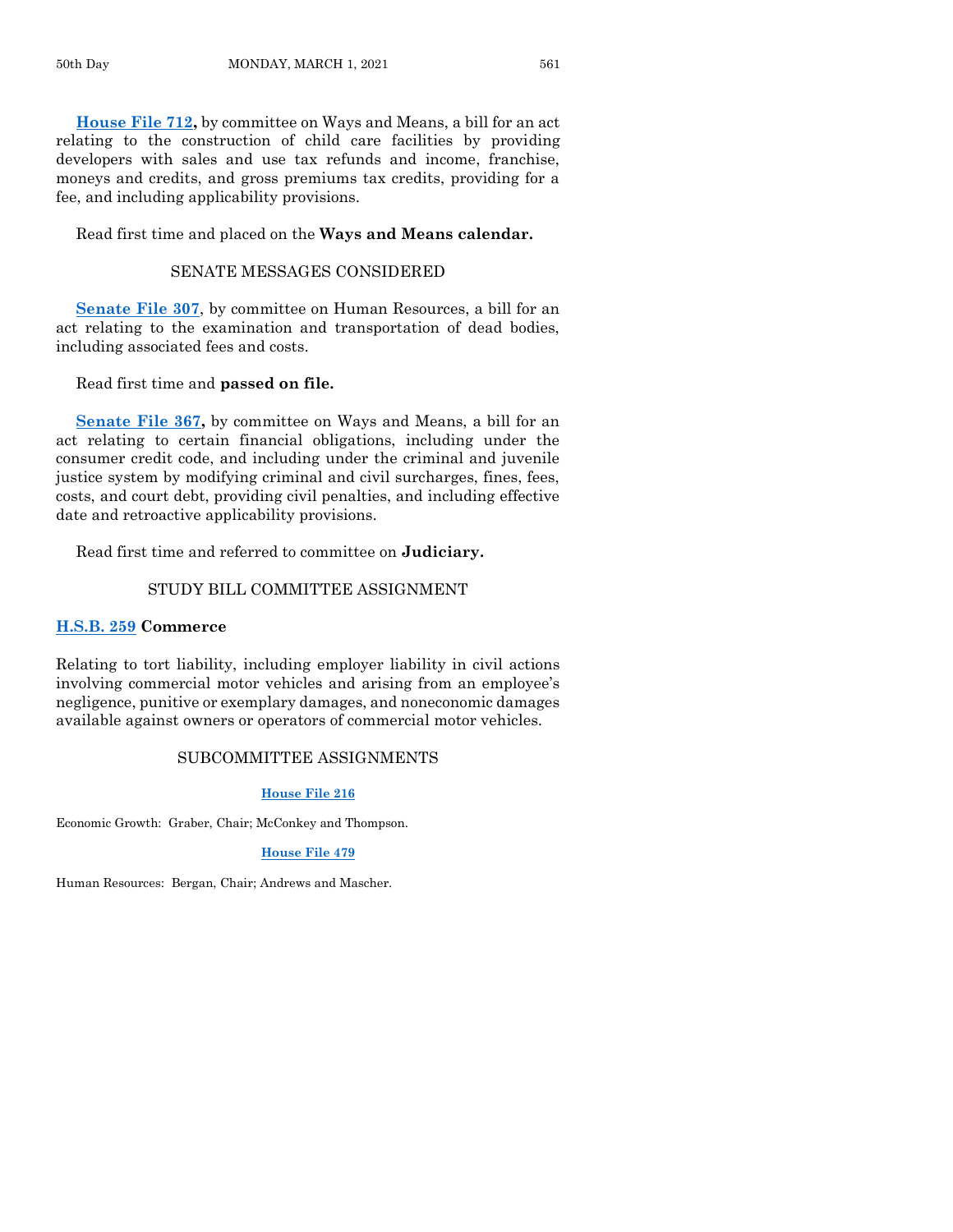#### **[House File 670](https://www.legis.iowa.gov/legislation/BillBook?ga=89&ba=HF670)**

Economic Growth: Ingels, Chair; Staed and Thompson.

#### **[House File 690](https://www.legis.iowa.gov/legislation/BillBook?ga=89&ba=HF690)**

State Government: Moore, Chair; Konfrst and Sexton.

#### **[House File 701](https://www.legis.iowa.gov/legislation/BillBook?ga=89&ba=HF701)**

Human Resources: Jeneary, Chair; Bush and Ehlert.

#### **[House File 705](https://www.legis.iowa.gov/legislation/BillBook?ga=89&ba=HF705)**

Agriculture: Mommsen, Chair; Gerhold and Gjerde.

#### **[House File 706](https://www.legis.iowa.gov/legislation/BillBook?ga=89&ba=HF706)**

Human Resources: Fry, Chair; Bergan and Sunde.

#### STUDY BILL SUBCOMMITTEE ASSIGNMENT

#### **[House Study Bill 259](https://www.legis.iowa.gov/legislation/BillBook?ga=89&ba=HSB259)**

Commerce: Deyoe, Chair; B. Meyer and Nordman.

#### COMMITTEE RECOMMENDATIONS

MR. SPEAKER: The Chief Clerk of the House respectfully reports that the following committee recommendations have been received and are on file in the office of the Chief Clerk:

#### MEGHAN NELSON Chief Clerk of the House

#### COMMITTEE ON ADMINISTRATION AND RULES

**Committee Bill** (Formerly [House Study Bill 211\)](https://www.legis.iowa.gov/legislation/BillBook?ga=89&ba=HSB211), a concurrent resolution relating to joint rules of the Senate and House of Representatives for the Eighty-ninth General Assembly.

Fiscal Note: **No**

Recommendation: **Do Pass** March 1, 2021.

#### COMMITTEE ON COMMERCE

**Committee Bill** (Formerly [House File 677\)](https://www.legis.iowa.gov/legislation/BillBook?ga=89&ba=HF677), relating to unfair or deceptive acts or practices in the rental of vehicles and making penalties applicable.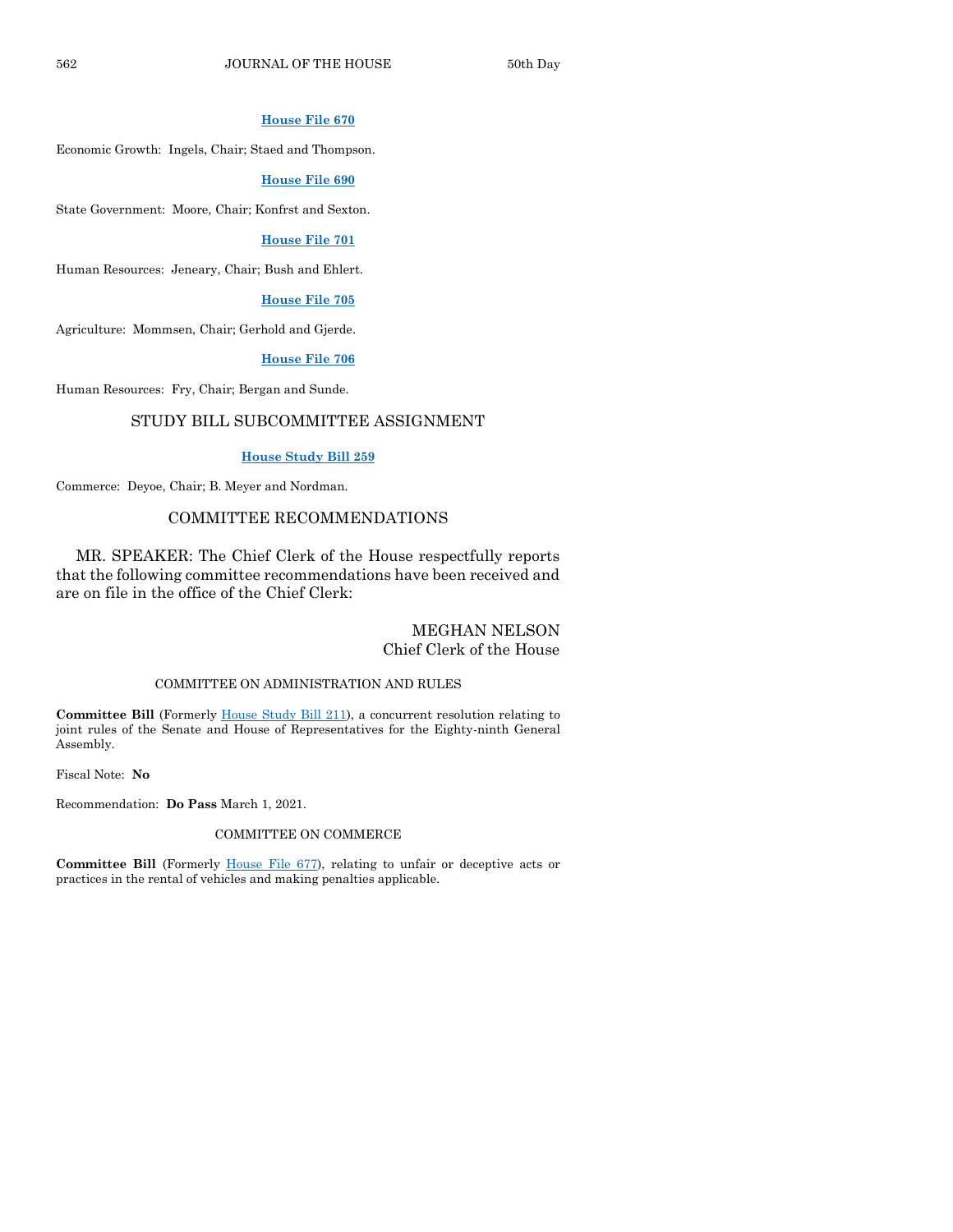Fiscal Note: **No**

Recommendation: **Do Pass** March 1, 2021.

**Committee Bill** (Formerl[y House Study Bill 207\)](https://www.legis.iowa.gov/legislation/BillBook?ga=89&ba=HSB207), relating to the location and marking of underground facilities and providing penalties.

Fiscal Note: **No**

Recommendation: **Amend and Do Pass** March 1, 2021.

**Committee Bill** (Formerly [House Study Bill 228\)](https://www.legis.iowa.gov/legislation/BillBook?ga=89&ba=HSB228), relating to pharmacy benefits managers, pharmacies, and prescription drug benefits, and including applicability provisions.

Fiscal Note: **No**

Recommendation: **Do Pass** March 1, 2021.

**Committee Bill** (Formerl[y House Study Bill 234\)](https://www.legis.iowa.gov/legislation/BillBook?ga=89&ba=HSB234), providing for actions taken by a board of directors of a corporation without a meeting.

Fiscal Note: **No**

Recommendation: **Do Pass** March 1, 2021.

#### COMMITTEE ON EDUCATION

**Committee Bill** (Formerly [House Study Bill 145\)](https://www.legis.iowa.gov/legislation/BillBook?ga=89&ba=HSB145), making an appropriation to the department of education for the Iowa reading research center.

Fiscal Note: **No**

Recommendation: **Amend and Do Pass** March 1, 2021.

#### COMMITTEE ON LOCAL GOVERNMENT

**Committee Bill** (Formerly [House File 444\)](https://www.legis.iowa.gov/legislation/BillBook?ga=89&ba=HF444), relating to township fire stations by authorizing the use of certain property taxes approved at election for the payment of anticipatory bonds.

Fiscal Note: **No**

Recommendation: **Do Pass** February 25, 2021.

**Committee Bill** (Formerly [House Study Bill 171\)](https://www.legis.iowa.gov/legislation/BillBook?ga=89&ba=HSB171), relating to the authority of counties and cities to regulate rental housing, and including effective date provisions.

Fiscal Note: **No**

Recommendation: **Do Pass** February 25, 2021.